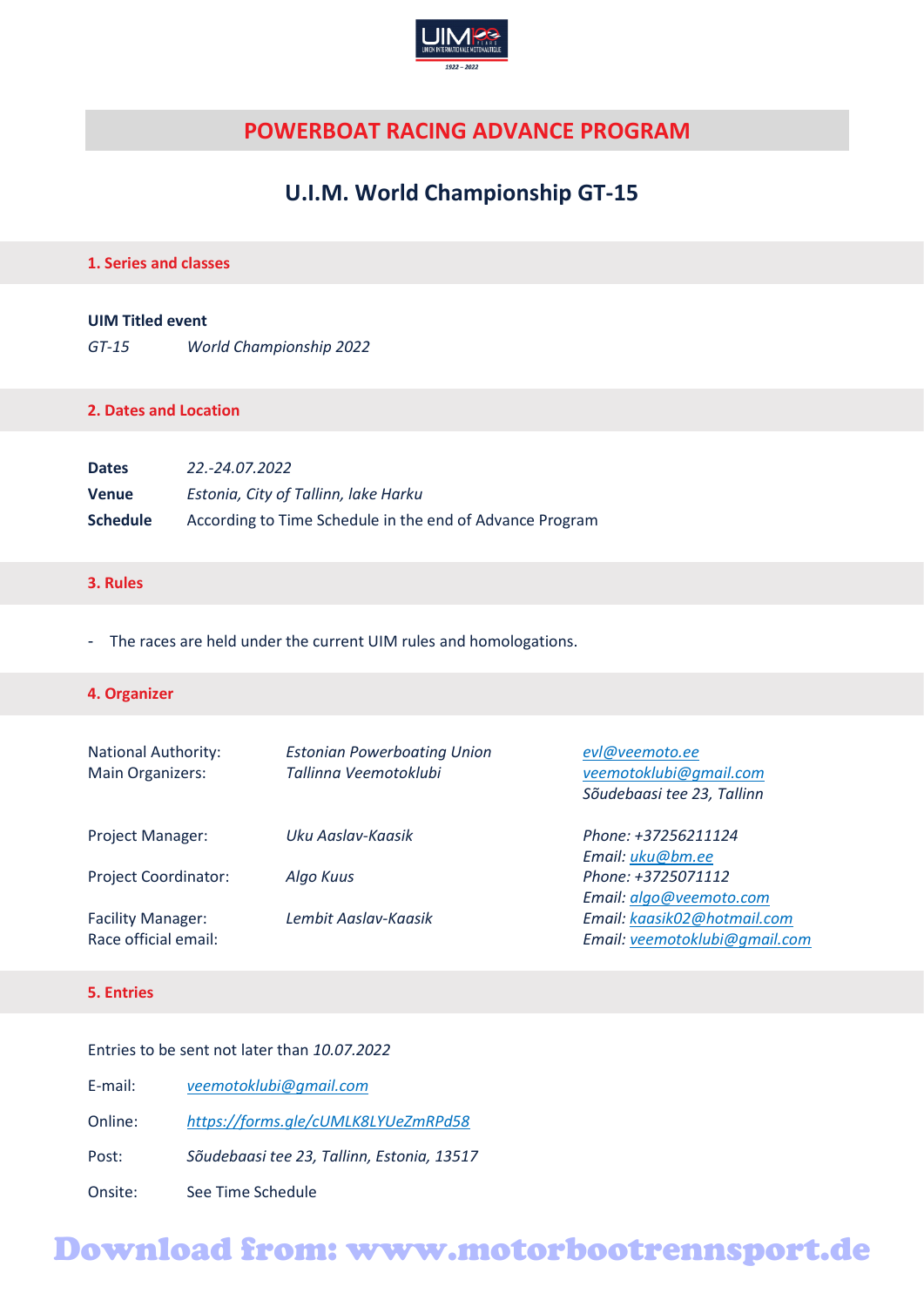#### *Entry Fee : No entry fee for UIM titled race classes.*

- All registrations will be confirmed by the organizer. If a competitor does not receive such confirmation, they are responsible to contact the organizer to verify their registration.
- Parents/Guardian name, signature and contact information on entry form is mandatory for all participants that are under 18 years age.

#### **6. Minimum age of competitors**

- For UIM race categories according to UIM Rule 203.04.01

#### **7. Documents for registration and scrutineering**

Original documents must be presented and copies handed over to the Race Office.

- Original National Authority signed ratification document (UIM rule 203.01)
- Measurement certificate and racing license.
- Immersion test certificate for classes with safety cockpits.
- Documents of medical examination.
- Insurance documents in English or in local official language (see more detailed explanation further in this document).
- Signed Acknowledgement of the anti-doping rules (can be signed at registration).
- Jury members must present a signed NA authorization form at the race office upon arrival (UIM rule 402.01)
- All drivers must present their valid personal international accident Insurance Policy. If the Insurance are included on some National Authorities Racing Licenses, they must be drawn up in English.
- For times of scrutineering see Time Schedule.
- During the scrutineering all elements required by the UIM Rules will be checked and drivers must produce their engines homologation sheets.
- Practice will be allowed only after a successful technical inspection of the boat on the course at it will be laid out for the races. Practice will be allowed only during the official practice sessions as listed in the final time schedule of the event. The race course area will be closed for practice during any other time and any boat on the course during this time will be subject to disqualification from the event

#### **8. Racing course and lengths**

| <b>UIM Water Registration</b>                                                         | EST04/04.22         |
|---------------------------------------------------------------------------------------|---------------------|
| https://www.uim.sport/Documents/WaterPlan/Venue54/2614-EST Tallinn 040422 exp2026.pdf |                     |
|                                                                                       |                     |
| Maximum number of boats on the race course                                            | 18                  |
| Lengths and number of laps:                                                           |                     |
| 8 laps (starting lap included), lap=1100 m<br>$GT-15$                                 | Total length 8800 m |
|                                                                                       |                     |

Number of laps in case of qualification heats *4*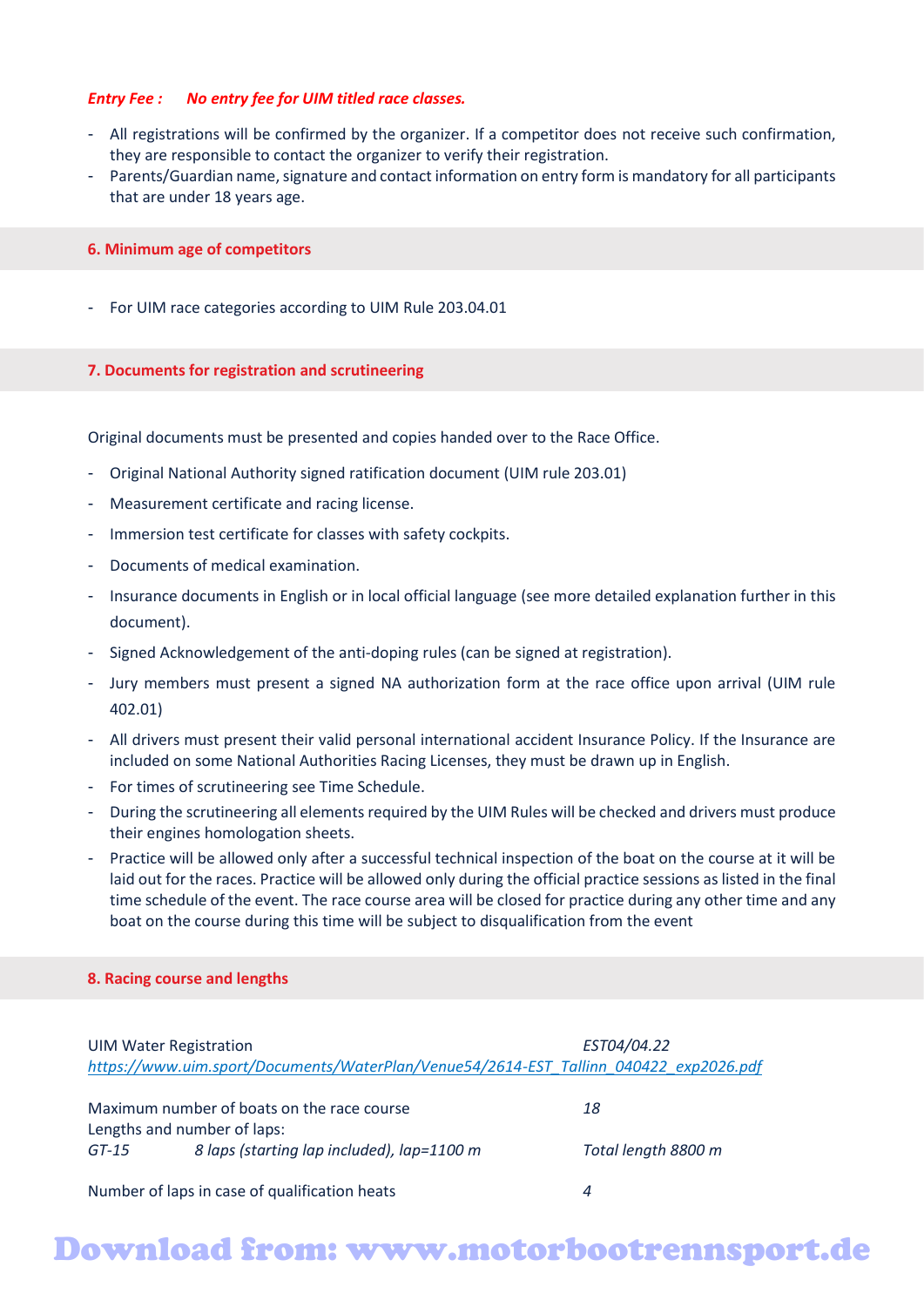- Racing course see map in the end of this document (yellow course).
- Safety lap after checkered flag is obligatory for all classes. Not fulfilling this requirement results with disqualification.

#### **9. Racing format and starts**

- All classes have four heats and three best heats are to be considered for the results.
- All heats will have a dead engine start per UIM Rule 307.
- Starting position for first heat will be determined by time trial. Boats qualifying for first heat via second chance qualification will be positioned at the lower end of the jetty.
- On the start jetty at start procedure each driver can be accompanied by a maximum of one team member
- Late start is understood after the moment when the leading boat passes first turn buoy or red light is turned on again (explained at Drivers briefing). Such late boat will be allowed to join the race only after signal and instructions of the jetty Marshall.
- The start remains open until the first racer has made three laps.
- Race stopped will be restarted accordingly to UIM Rule 311.

#### **10. Safety regulations**

- Protecting helmet per UIM Rule 205.07
- Racing vest per rule UIM Rule 205.06
- Clothing protection per UIM Rule 205.11

#### **11. Fuel**

- According to UIM rule 508
- Drivers in gasoline using classes use only gasoline fuel rated 98 RON. They are required to buy the fuel at the Alexela petrol station located 1 km from the boat park. Each driver should keep his bill of sale for the fuel from the above mentioned petrol station and if required, has to present it.
- Technical Commission will take fuel sample for inspection from the same petrol station.
- Refueling is forbidden in the launching area as well as at the starting jetty.
- Drivers in classes using alcohol-based fuel must bring their own fuel.

#### **12. Transport facilities and concessions**

- No compensations for travel costs or for starting in the race will be paid.

#### **13. Prizes**

- The three top drivers of each class will be awarded with trophies.
- For UIM titled event medal winners, UIM provides gold, silver and bronze medals.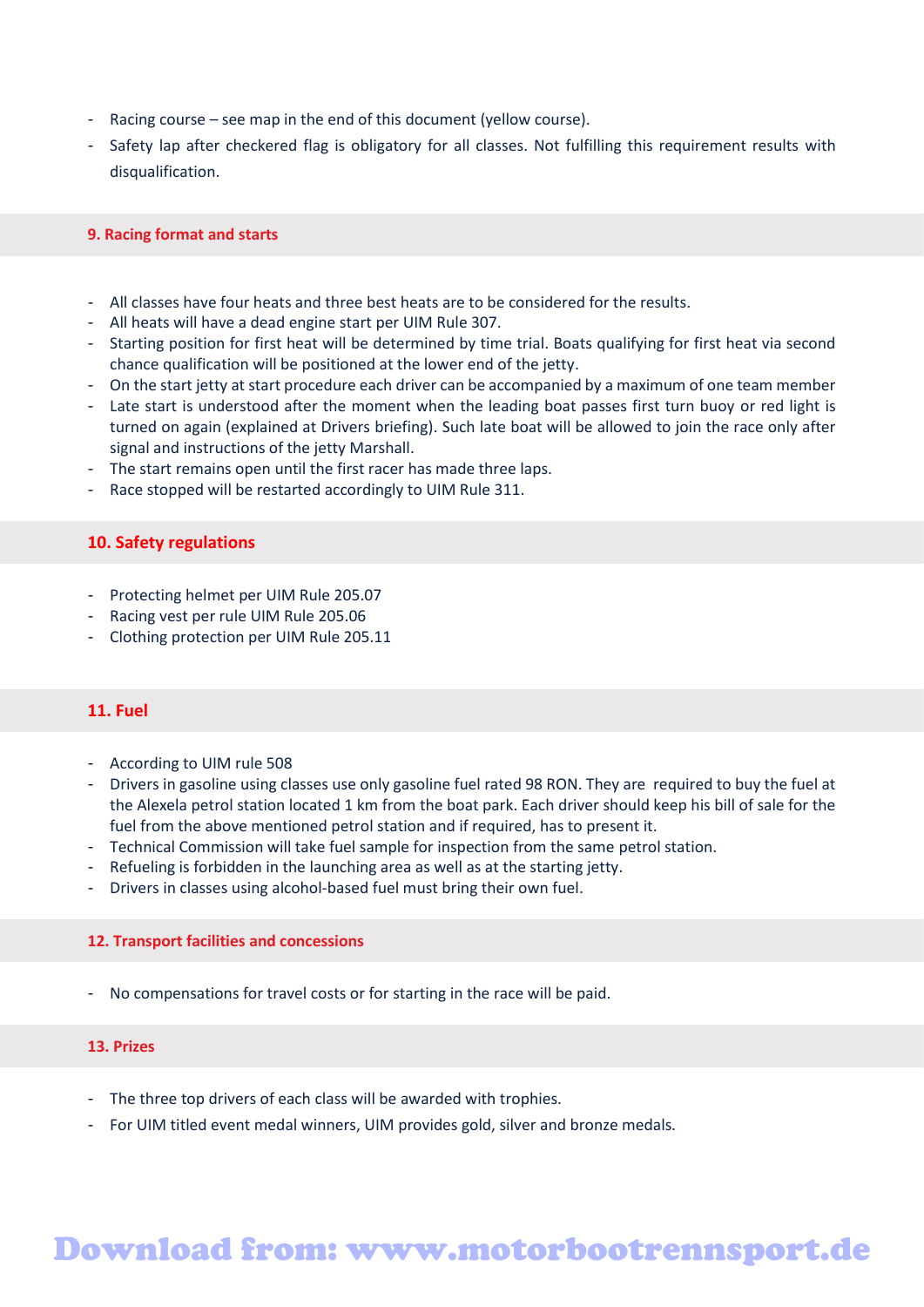#### **14. Other mandatory regulations**

- The penalty for dislodging or damaging a buoy is *150* €. The penalty shall be paid immediately at the race office. Should the responsible driver fail to pay the penalty fee, s/he is prohibited from participating the following events of the schedule. Once payment is made the driver is allowed to rejoin the events of the schedule. Remaining buoys and anchors belong to the organizer.
- Obligatory Drivers briefing will be held according to the Time Schedule and will be organized in the pit area (see race course map).
- The organizer reserves rights for advertisements on the boats as regulated in UIM Rules 203.051.
- Any protest must be submitted to the Race Secretary in English according to UIM rule 403. The protest fee is *80* € payable in cash at the time of lodging the protest.
- Every driver is responsible that his engine does not exceed noise levels at all times as specified in U.I.M. Rule 505.
- Every driver is responsible to take care of the environment an absorbent carpet to avoid any spillage to the ground must be used according the UIM Rule 703.
- Organizer will make Letter of Invitation for Visa supply for participants if necessary.
- Results will be operatively published at race web-page: <https://www.facebook.com/groups/tallinnaveemotoklubi>

#### **15. Insurance regulations**

All drivers are responsible for their own personal accident insurance. Third-party liability insurance, which amounts to (*insert amount in euros*) is required. Insurance cover can be provided by Consulbrokers, partner of the UIM, for drivers and organisers: <https://insurance.uim.sport/>

If you have your own insurance to cover this amount then a copy of your policy, written in clear English, must be produced at registration.

Organizer has third-party insurance for the race, which is FREE for competitors.

#### **16. Race Officials**

| Officer of the Day (OOD)   | Madis Kalder                      |
|----------------------------|-----------------------------------|
| <b>DOOD</b>                | Vahur Joala                       |
| <b>UIM Commissioner</b>    | TBA                               |
| UIM Technical Comm.        | Jari Lehtonen                     |
| Jury Chairman              | Aivar Arand                       |
| <b>Medical Officer</b>     | Medical Service Estonia           |
| <b>Jetty Marshall</b>      | Uku Aaslav-Kaasik                 |
| Race Secretary             | Tija Aasaru                       |
| <b>Official Timekeeper</b> | Tiia Aasaru                       |
| <b>Technical Officer</b>   | Algo Kuus                         |
| <b>Rescue Team</b>         | Tallinna Veemotoklubi Rescue Team |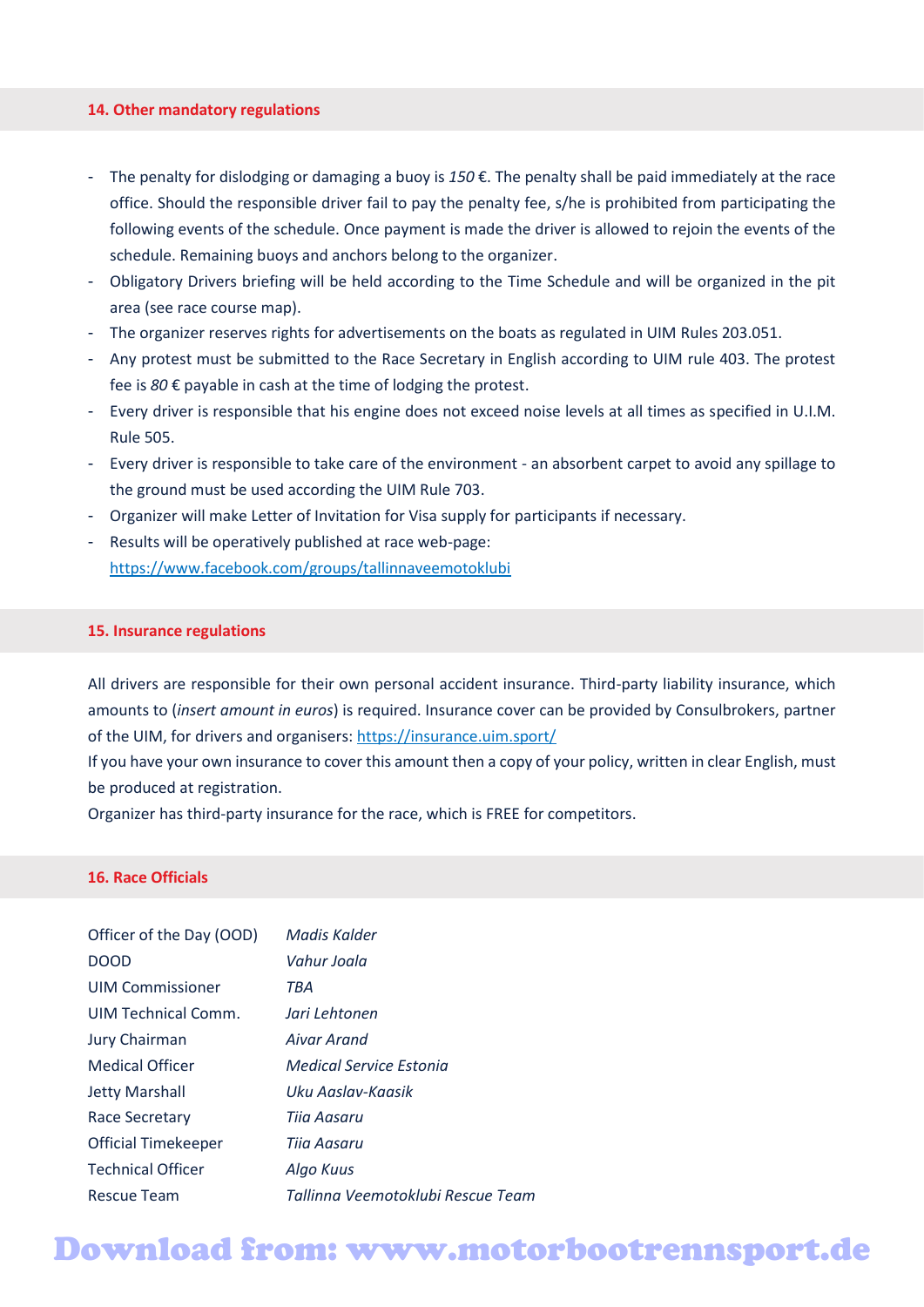#### **17. Organizer additional regulations**

**Timetrials:** Timetrials will be runned one by one. One warm up lap, two timed laps and safety lap.

**Qualification:** If there is 18+ boats then top 10 will be qualified to A-final by timetrial. For Those drivers that have not qualified will run a single qualifying race and top 8 positions will qualify to A-final. For those drivers that have not qualified in to A-final will be one B-final heat on Sunday (in case of 5 or more drivers attended).

**Safety regulations – drones:** Flying with drones over the race track and in its immediate vicinity is prohibited without the permission of the organizer. The reason is to ensure the safety of racers.

**Fire extinguishers -** Every tent must have at least one 2 kg fire extinguisher placed on the left side of the tent's exit

**Lodging and Board -** Participants and quests are invited for lodging in the Camping area near the boat park with their motor-homes, home-trailers, tents etc. In Camping area is electricity and nearby are showers and toilets. **No lodging fee.** Participants and quests can buy food in canteen which will be opened near to the Camping area.

#### **18. Race course map**

## 175 m  $500<sub>m</sub>$ 350 m **Start light**  $500<sub>m</sub>$  $375<sub>m</sub>$ Harku järv 400 m 425 m 450 m Race course for GT-15 Race course for other classes<br>Alternative race course for other classes sh line Right turn for classes GT-15, GT-30, F4

Lake Harku, Tallinn

Map of the race course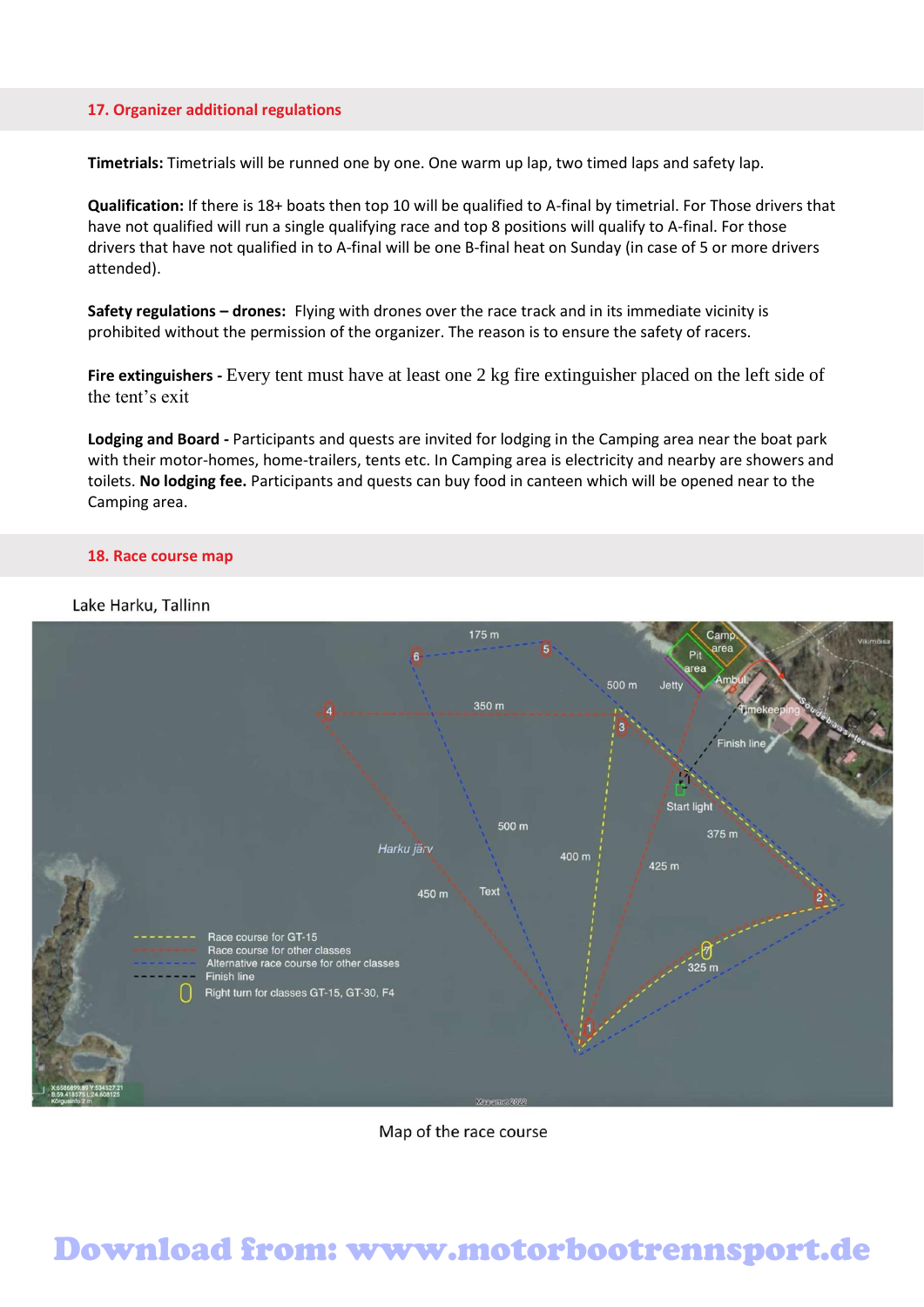#### **Time Schedule**

#### Friday 22.07.2022

| Pit area open                                 |
|-----------------------------------------------|
| Race administration                           |
| Scrutineering                                 |
| Organizing committee and organization meeting |
| Pit area closed                               |
|                                               |

#### Saturday 23.07.2022

| 07.00           | Pit area open                                                       |
|-----------------|---------------------------------------------------------------------|
| 08.00           | Race office open                                                    |
| $08.00 - 09.00$ | Race administration and scrutineering Estonian Championship classes |
| $09.00 - 09.30$ | Drivers' briefing GT-15                                             |
| $09.30 - 09.45$ | Drivers' briefing Estonian Championship classes                     |
| $10.00 - 10.45$ | $GT-15$ – Free practice A group                                     |
| $10.45 - 11.30$ | GT-15 - Free practice B group                                       |
| $11.30 - 11.50$ | Estonian Championship classes - Free practice                       |
| $12.00 - 12.30$ | Open ceremony                                                       |
| $12.45 - 13.30$ | GT-15 – Time trial (one by one)                                     |
| $13.30 - 14.00$ | Lunch                                                               |
| 14.00           | Estonian Championship classes - Free practice                       |
| 15.00           | $GT-15 -$ qualification heat                                        |
| 15.30           | Estonian Championship classes - Heat 1                              |
| 16.30           | GT-15 A-final heat 1                                                |
| 17.00           | Estonian Championship classes - Heat 1                              |
| 18.00           | GT-15 A-final heat 2                                                |
| 20.00           | Office closed                                                       |
| 21.00           | Pit area closed                                                     |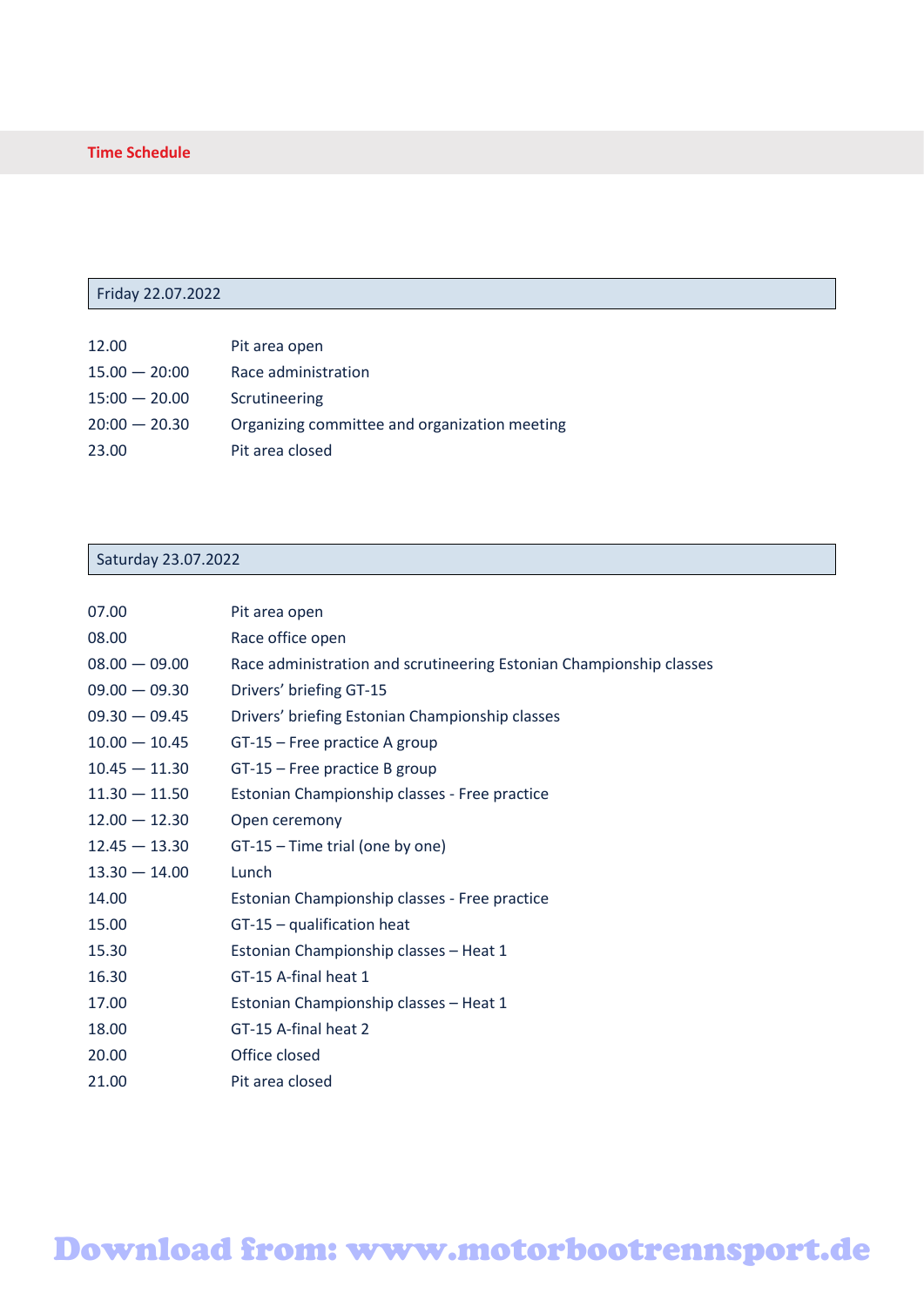Sunday 24.07.2022

| 07.00           | Pit area open                                   |
|-----------------|-------------------------------------------------|
| 08.00           | Office open                                     |
| $08.00 - 08.15$ | Drivers' briefing GT-15                         |
| $08.15 - 08.30$ | Drivers' briefing Estonian Championship classes |
| $09.00 - 09.30$ | $GT-15$ – Free practice A group                 |
| $09.30 - 10.00$ | $GT-15$ – Free practice B group                 |
| 10.00           | Estonian Championship classes - Heat 2          |
| 11.00           | GT-15 B-final                                   |
| 11.30           | GT-15 A-final heat 3                            |
| 12.00           | Estonian Championship classes - Heat 2          |
| 12.30           | Lunch                                           |
| 13.30           | GT15 A-final heat 4                             |
| 14.00           | Estonian Championship classes - Heat 3          |
| $16.00 - 17.00$ | <b>Prize Giving Ceremony</b>                    |